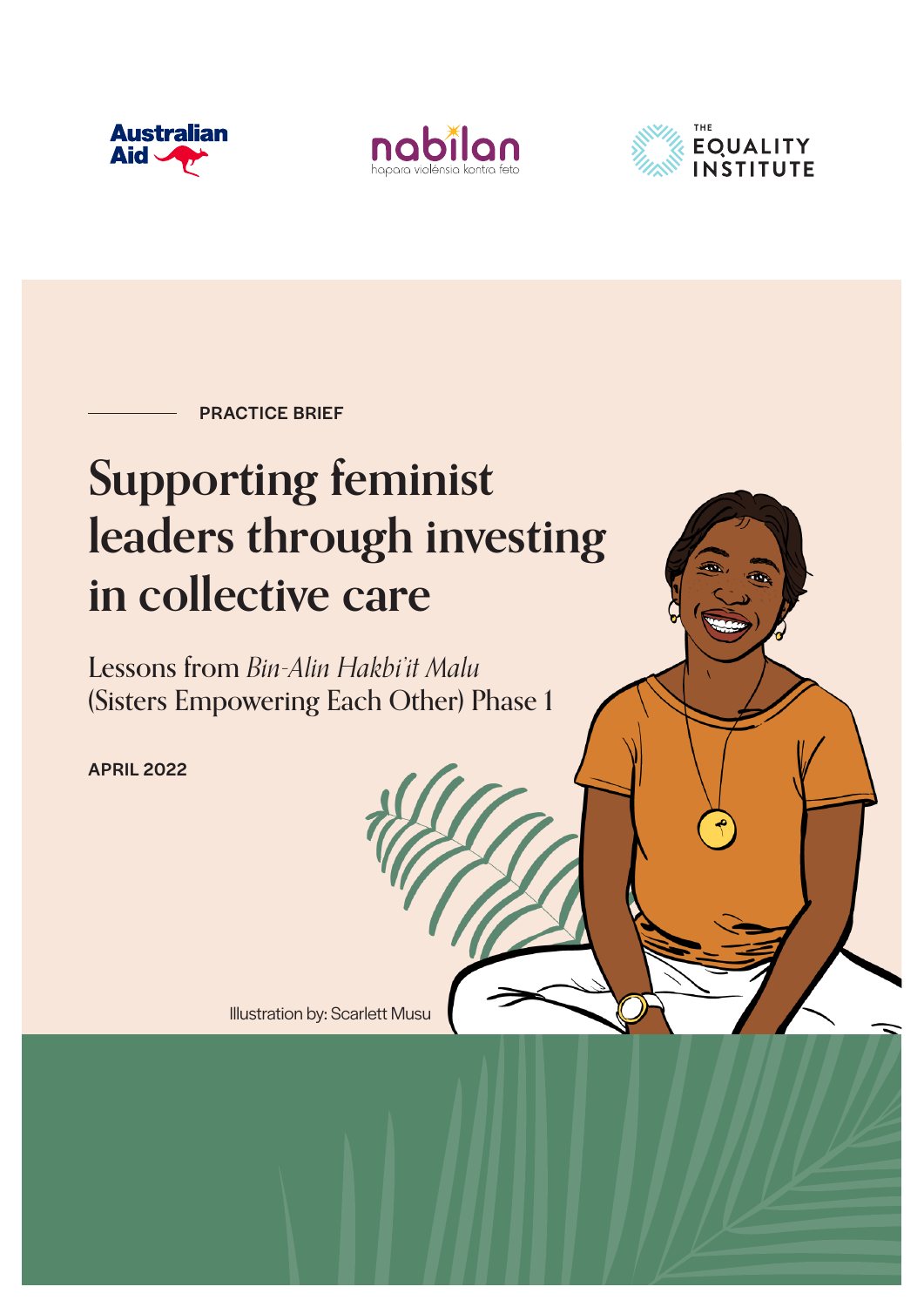# **About Bin-Alin Hakbi'it Malu**

From January-November 2021, *Bin-Alin Hakbi'it Malu* (BAHM Phase 1) supported 16 Timorese feminists, activists, and leaders to enhance their confidence, leadership qualities, self and collective care skills, and knowledge foundation in feminism. The program opened and closed with in-person retreats to build trust and community and take a trauma-informed approach of centring the wellbeing of participants.

The core component of BAHM Phase 1 involved a curriculum of 19 weekly sessions, delivered by 14 Timorese and international facilitators, covering topics including mental health, feminist values, intersectionality, engaging men in gender equality work, and resourcing feminist activism, among others. This practice brief documents lessons learned, with participants reporting a strong sense of ownership, personal transformation, and benefits to their families, communities, and organisations.

Activists and feminist leaders are crucial in achieving gender equality and preventing gender-based violence. Yet in Timor-Leste, and globally, resourcing for the people behind these

movements is scarce. BAHM Phase 1 used intersectional feminist approaches to build a leadership program that centred individuals. A feminist curriculum, co-mentoring, and spaces for critical reflection, self and community care, helped to build connections across diverse sectors. It used highly localised, co-created, and low-cost techniques, such as facilitated analysis, breathwork, gratitude practices, ritual, and self-reflection.

Months after the end of BAHM Phase 1, participants who were brought together by the program continue to support each other through significant life decisions and are collaborating on new feminist initiatives.

The success of these methods complements, and provides an alternative to, project-based capacity development and leadership programs. Learnings from the BAHM Phase 1 apply to various contexts across the Timorese civil society sector and abroad.

*Bin-Alin Hakbi'it Malu* is now entering its second phase, which will begin in July 2022.

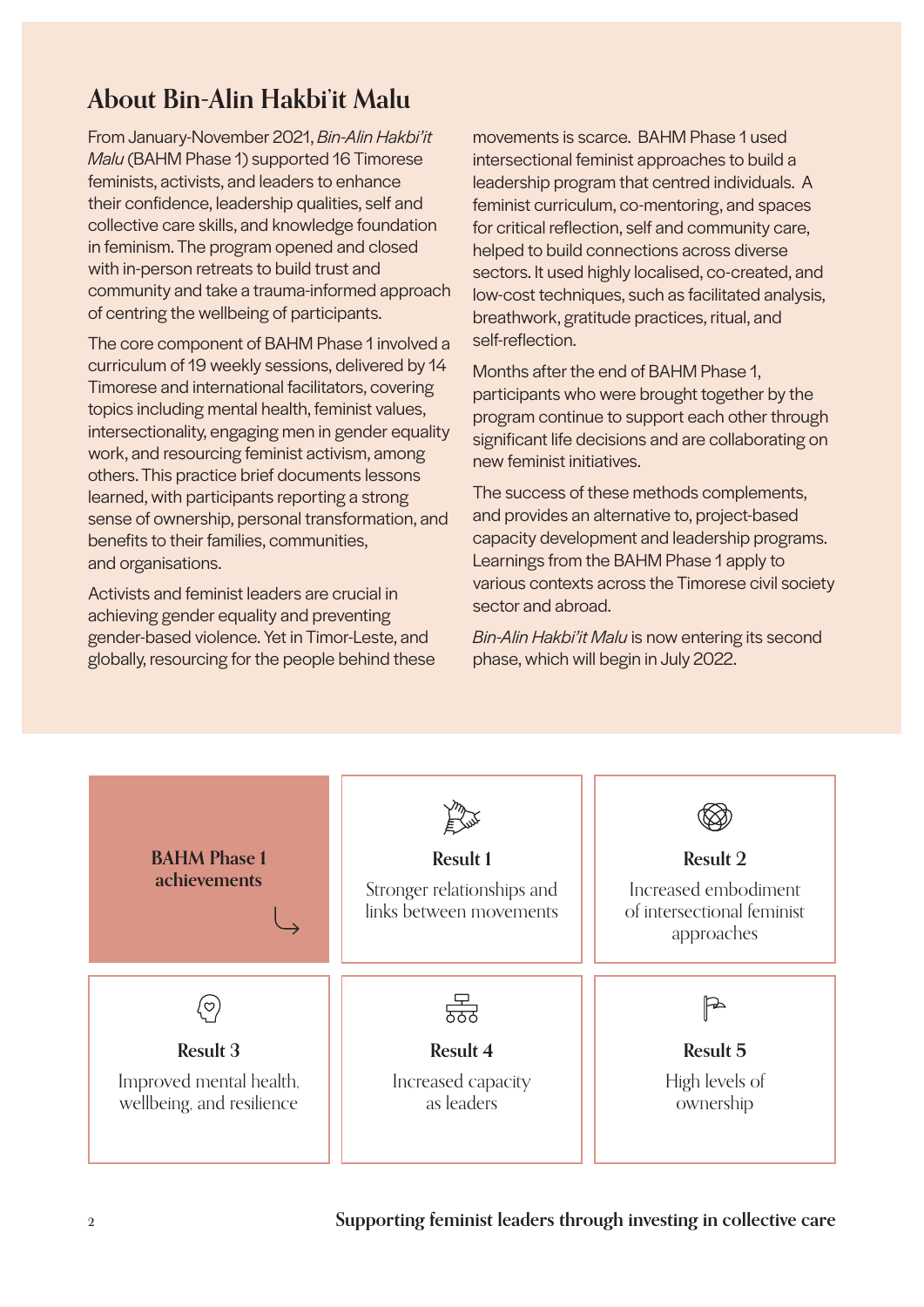

### **Reimagining ritual and tradition**

BAHM Phase 1 incorporated Timorese feminism, ritual, and tradition, including the use of the *biti* (woven mat) for discussion and sharing. Usually, the *biti*  is a space for decision-making by male elders. In BAHM Phase 1, participants reclaimed the *biti* as a space for inclusion and equality between cis and trans peers. A traditional cleansing ritual was also included at the start and end of BAHM Phase 1, in which betel leaves were used to cleanse people of negative energy. The ritual is normally led by a male healer, but the participants reclaimed the ritual, using the leaves themselves. To them, this symbolised reclaiming ownership over their healing.



## **Transformational change within the program**

BAHM Phase 1 provided open-ended space for growth and healing. Some participants noted that this resulted in transformation personal shifts. For example, after sitting side by side on the biti with their peers, empathy for each other's diverse lived experiences increased, and personal divisions and misunderstandings began to shift. Strong bonds of support and friendship were formed, and simple acts, such as breathing and gratitude, became, in the words of one participant, **'like a base… to solve problems and get through difficulties.'**

'When women sit together in a circle, I believe something extraordinary happens'

 $\mathbf{3}$  **Supporting feminist leaders the collection in collection in collection** 

NISIA, BAHM PHASE 1 PARTICIPANT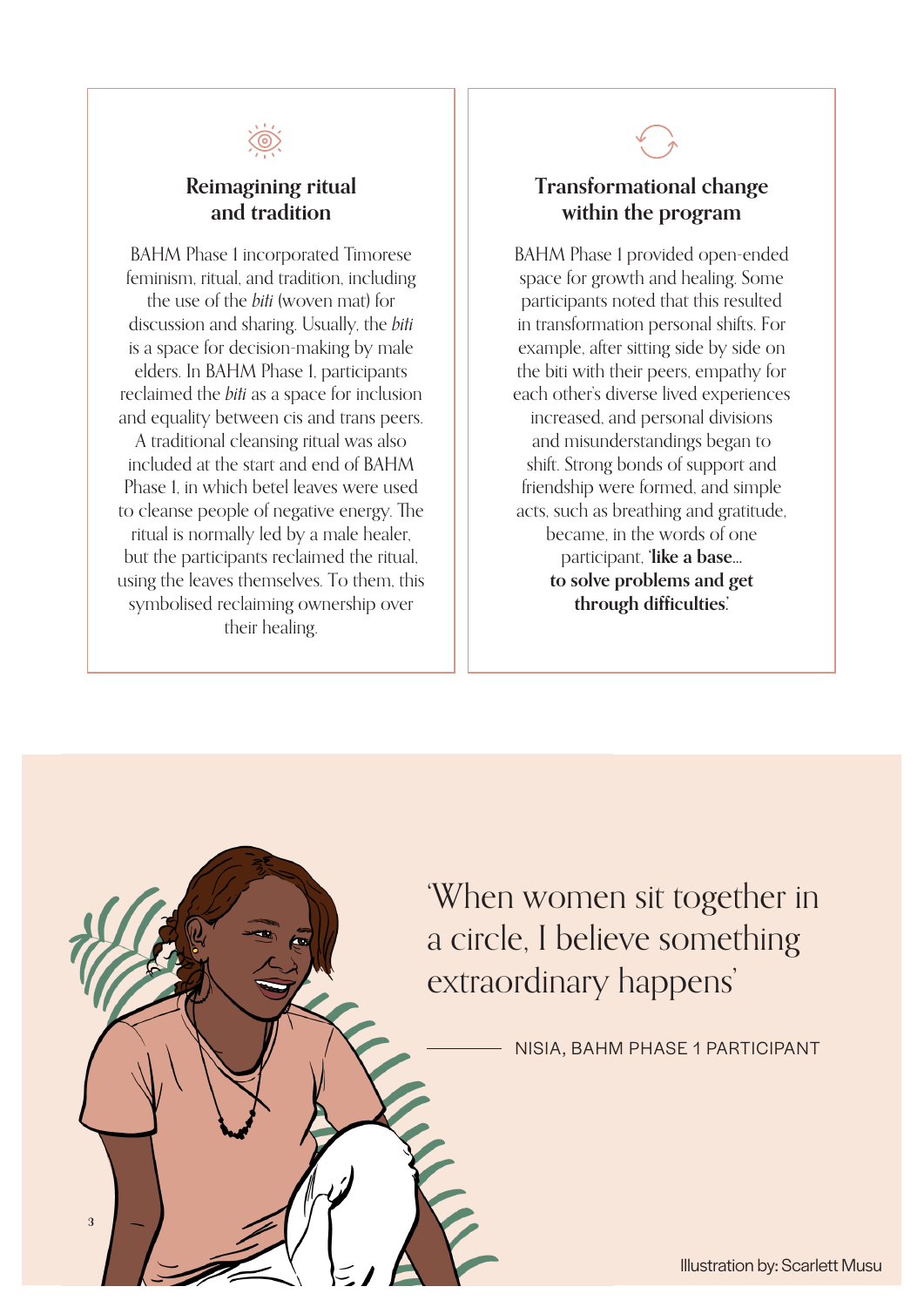#### Table 1: BAHM Phase 1 Curriculum Overview

| <b>Session</b>                                                             | <b>Objectives</b>                                                                                                                                                                                                                                                                                                                                                                                                                                                                                                                |
|----------------------------------------------------------------------------|----------------------------------------------------------------------------------------------------------------------------------------------------------------------------------------------------------------------------------------------------------------------------------------------------------------------------------------------------------------------------------------------------------------------------------------------------------------------------------------------------------------------------------|
| Mental health and<br>wellbeing (Part 1 and 2)                              | Create a safe space for participants, acknowledge the importance<br>of wellbeing for our role as activists, unpack common myths and<br>misunderstandings around mental health, and explore practical<br>strategies for self-care.                                                                                                                                                                                                                                                                                                |
| Feminism, power<br>and privilege                                           | Develop a shared understanding of foundational concepts of<br>feminism and explore what this means in a Timorese context.                                                                                                                                                                                                                                                                                                                                                                                                        |
| Understanding inequality<br>and reclaiming your power                      | Reflect on how sexism and gender inequality impact our daily lives<br>and explore ways to be a feminist leader and challenge everyday<br>sexism and inequality.                                                                                                                                                                                                                                                                                                                                                                  |
| LGBTIQ+ rights                                                             | Explore why allyship and intersectionality are crucial to feminist<br>leadership and learn about LGBTIQ+ advocacy in Timor-Leste.                                                                                                                                                                                                                                                                                                                                                                                                |
| Preventing and responding<br>to violence against women<br>and girls (VAWG) | Learn about the context of VAWG in Timor-Leste, the referral network<br>and approaches to prevent this violence across the ecological model.                                                                                                                                                                                                                                                                                                                                                                                     |
| A feminist analysis of the<br>issue of abandoning babies<br>in Timor-Leste | Explore a topical and controversial issue in Timor-Leste from a<br>feminist lens, as a case study on feminist advocacy.                                                                                                                                                                                                                                                                                                                                                                                                          |
| Protecting children from<br>sexual abuse<br>and exploitation               | Understand the importance of child protection, in physical and online<br>spaces, explore age-appropriate strategies for teaching children<br>about consent, and learn tips for handling children's reports of<br>exploitation or abuse.                                                                                                                                                                                                                                                                                          |
| Guest speaker sessions                                                     | Based on participants' requests, several successful sessions<br>were held with Timorese and international guest speakers with<br>an emphasis on Global South feminist leaders working from an<br>intersectional perspective. Topics included:                                                                                                                                                                                                                                                                                    |
|                                                                            | Disability and violence against women<br>Feminist leadership<br>Pacific-led South-South feminist organising for climate change<br>Land rights in Timor-Leste<br>٠<br>Engaging men to prevent violence against women and girls<br>٠<br>Sexual and reproductive health and rights in Timor-Leste<br>Feminist communication and storytelling for healing and justice<br>Women and the resistance movement in Timor-Leste<br>Raising children with feminist value<br>٠<br>Feminist resourcing, fundraising and network building<br>٠ |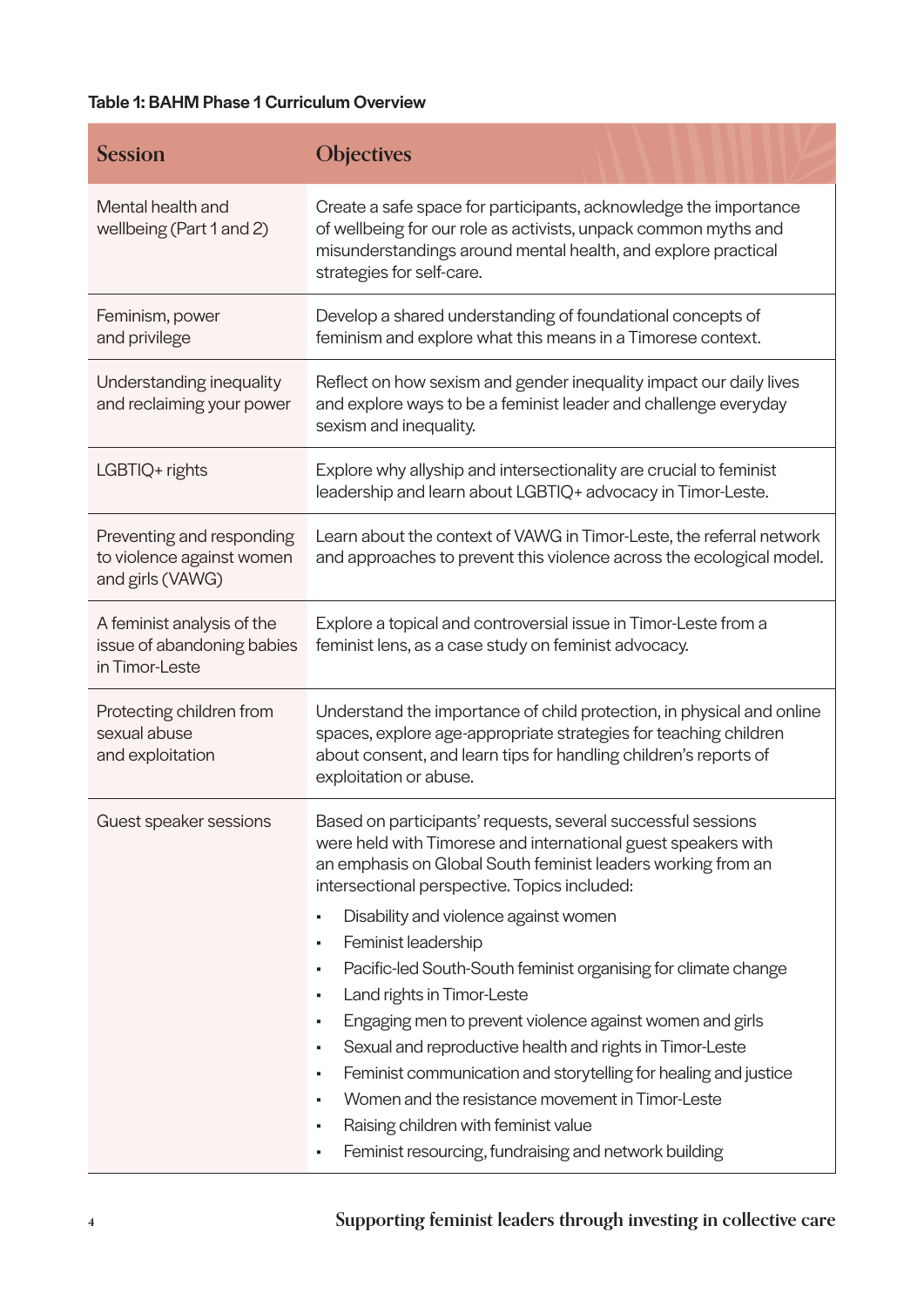**When Dili experienced catastrophic flooding in April 2021, some participants applied techniques they had learned in BAHM Phase 1 to the first response in evacuation centres, where they proved very effective.**

## **Recommendations for practice**

- Resource people, care, space, and safety: In BAHM Phase 1 this led to personal healing and stronger relationships amongst participants, and transformation of personal beliefs.
- **Localise your program creatively: Reclaiming** Timorese history, ritual, and tradition, and contextualising BAHM Phase 1 within current feminist issues in Timor-Leste, led to high levels of buy-in and ownership amongst participants.
- **Build an evidence base:** Build upon the wealth of existing work on feminist leadership and contribute back to an independent base of evidence.
- Use low-cost and adaptable methods: Free or low-cost wellbeing and mental health practices allowed participants to adopt the methods themselves and share them more widely with their communities and organisations.
- Plan for extra coordination needs, especially for co-mentoring or selforganised activities: BAHM Phase 1 required commitment from participants, and time from facilitators to coordinate activities. Co-mentoring was a significant feature but was challenging to implement in practice, as it required participants to organise the sessions themselves.
- Model feminism and intersectionality: Diversity was one of our biggest strengths, and learning feminist skills of critical reflection and collective care increased participants' capacity as leaders.
- Resource mental health: Most participants had experienced first-hand and secondary trauma and were also disproportionately

affected by emergencies. Trauma-informed approaches were beneficial, and participants reported BAHM Phase 1 would have benefitted from more support to mental health.

- Deepen local and international mentor networks: Local and international connections were key to its success. For multi-year approaches, include previous cohorts of participants in future work, and continue to invest in Global South-South connections.
- **Test methods in other contexts: The low**cost and adaptable methods used have the potential to be applied in a range of contexts and with different groups of people, for example with social workers.
- Meet in-person wherever possible: BAHM Phase 1 would not have been successful without an in-person retreat and workshop to introduce the group to each other and the methods of the program. COVID-19 lockdowns meant that most sessions were delivered over Zoom, where unreliable internet connectivity was a recurring barrier and source of frustration for many participants.
- **Mitigate barriers to participation: Extra** resourcing was required, including phone credit, transportation, and resourcing of care needs, particularly amidst the flood emergency in April 2021, and subsequent COVID-19 lockdowns.
- The process of change is not linear and is different for everyone: Participants experienced different changes, in different degrees, depending on how personally invested they were in the program and how consistently they were able to participate.